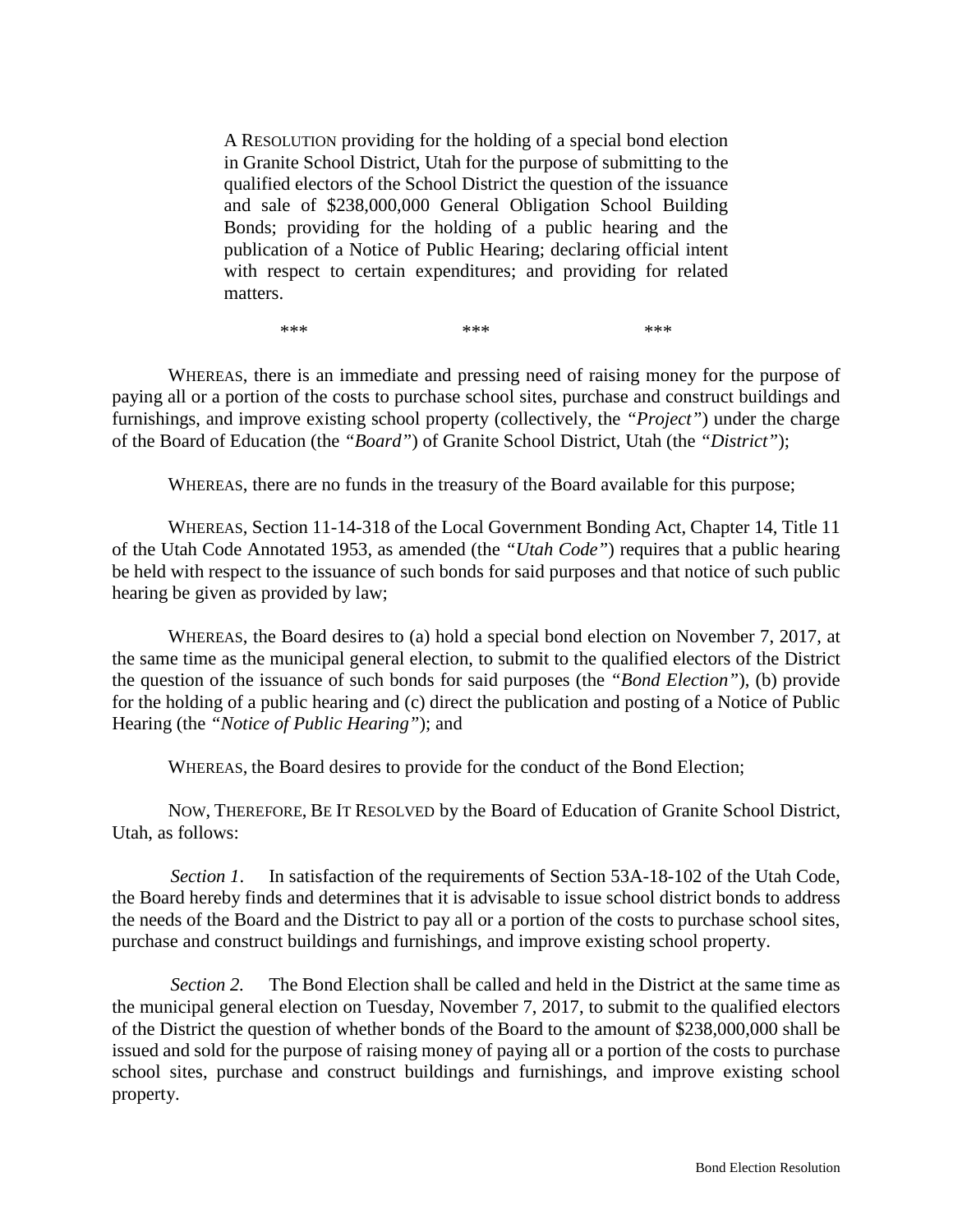*Section 3.* The question shall be submitted to the qualified electors of the District at the Bond Election and such Bond Election is hereby called to be held in the District at the same time as the municipal general election on Tuesday, November 7, 2017 (the *"Election Date"*). The question shall be submitted in substantially the form set out in the form of ballot appearing in Section 4 hereof.

*Section 4.* The ballots to be used at the Bond Election shall comply in all respects with the requirements of Section 11-14-206 and Title 20A, Chapter 6, Part 1 of the Utah Code, and shall be in substantially the following form: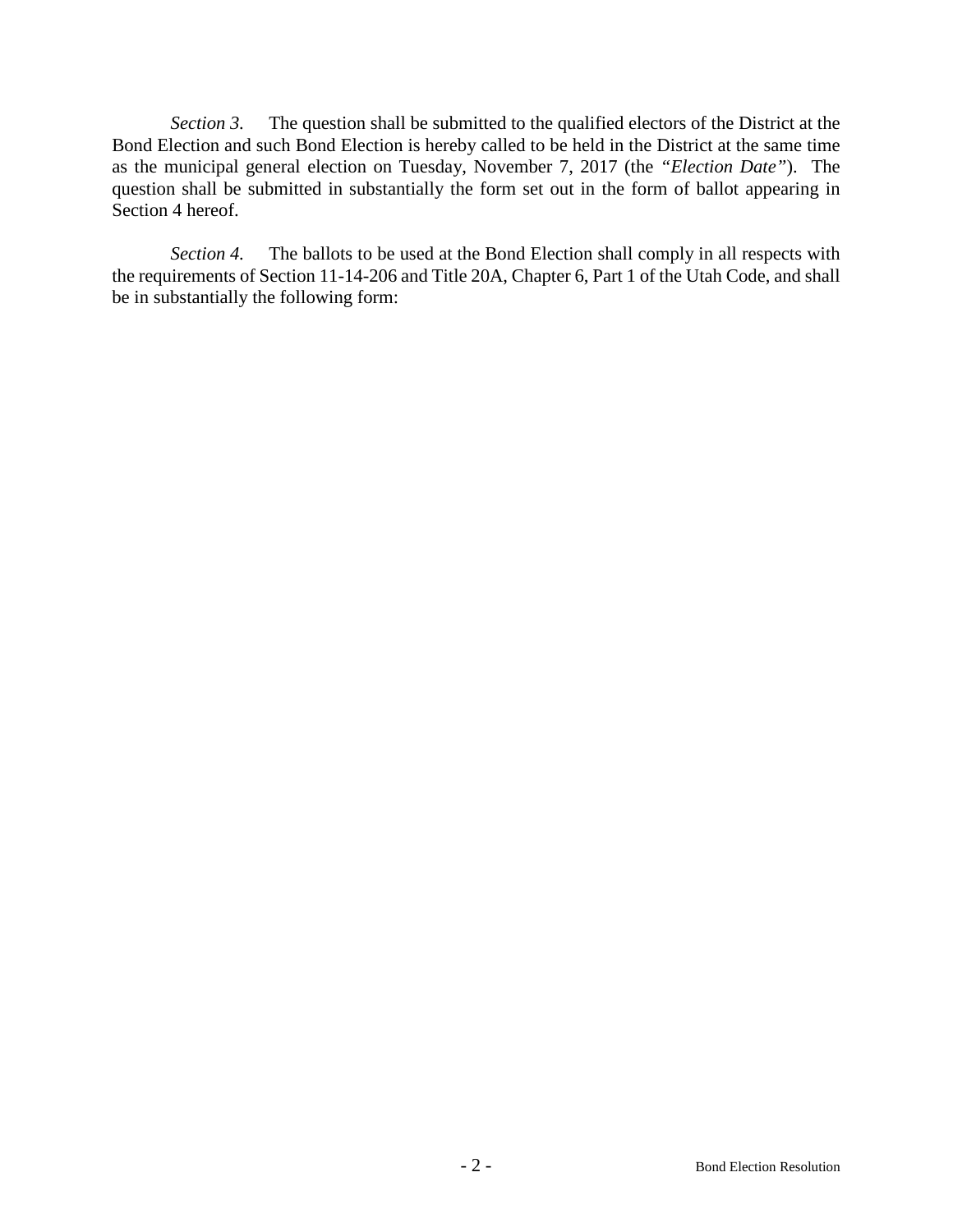# **OFFICIAL BALLOT FOR THE BOARD OF EDUCATION OF GRANITE SCHOOL DISTRICT, UTAH**

#### **BOND ELECTION**

November 7, 2017

(Facsimile Signature) Business Administrator

## **PROPOSITION #\_\_\_\_**

Shall the Board of Education of Granite School District, Utah, be authorized to issue General Obligation Bonds in a principal amount not to exceed Two Hundred Thirty-Eight Million Dollars (\$238,000,000) for the purpose of paying all or a portion of the costs to purchase school sites, purchase and construct buildings and furnishings, and improve existing school property, said Bonds to be due and payable in not to exceed twenty-one (21) years from the date of issuance of the Bonds?

## **PROPERTY TAX COST OF THE BONDS**

If the Bonds are issued as planned, without regard to the taxes currently levied for outstanding bonds that will reduce over time, an annual property tax to pay debt service on the Bonds will be required over a period of ten (10) years in the estimated amount of \$190.69 on a \$259,900 residence and in the estimated amount of \$346.71 on a business property having the same value.

The foregoing information is only an estimate and is not a limit on the amount of taxes that the District may be required to levy to pay debt service on the Bonds. The District is obligated to levy taxes to the extent provided by law in order to pay the Bonds.

| <b>FOR THE ISSUANCE OF BONDS</b>     |
|--------------------------------------|
| <b>AGAINST THE ISSUANCE OF BONDS</b> |

Section 5. In satisfaction of the requirements of Section 11-14-318 of the Code, a public hearing shall be held by the Board on Tuesday, September 5, 2017, during the Board meeting that begins at 7:00 p.m., at 2500 South State Street, Salt Lake City, Utah 84115, with respect to the issuance by the Board of general obligation bonds, if approved by eligible voters at the Bond Election, for the purposes set forth in Section 1 and the potential economic impact of the Project.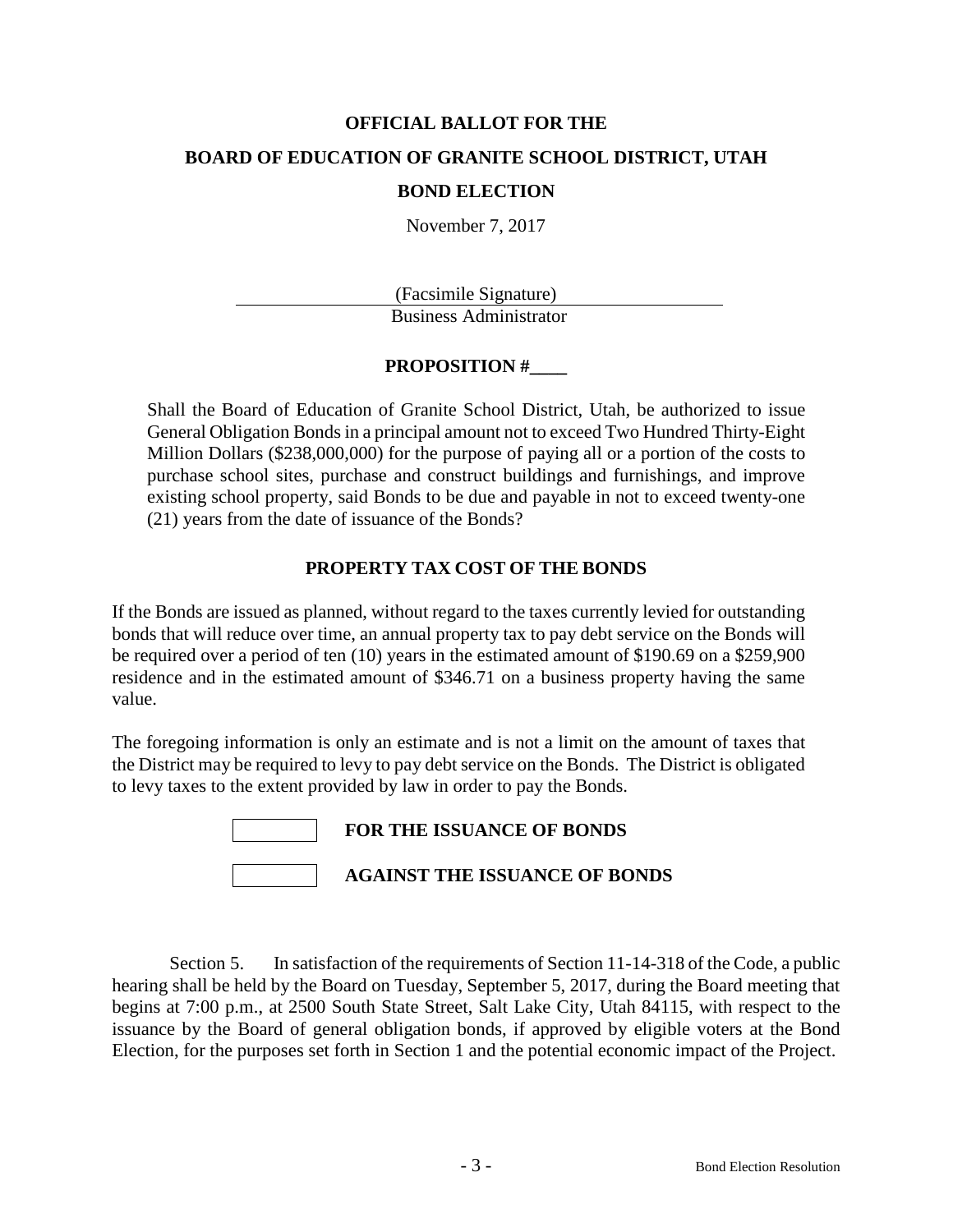*Section 6.* The Business Administrator shall cause the "Notice of Public Hearing," in substantially the form attached hereto as *Exhibit 1,* to be published (a) once each week for 2 consecutive weeks in *The Deseret News*, a newspaper of general circulation in the District, with the first publication being at least 14 days prior to the date set for the public hearing and (b) on the Utah Public Notice Website (as of the date of this Resolution, http://pmn.utah.gov) at least 14 days prior to the date set for the public hearing.

*Section 7.* After the adoption of this Resolution and at least 75 days before the Bond Election, a certified copy hereof, which includes the ballot title and the ballot proposition, shall be furnished on behalf of the Board by Farnsworth Johnson PLLC, as bond counsel, to the Lieutenant Governor of the State of Utah and to the election officer.

*Section 8.* The Business Administrator and the County Clerk of Salt Lake County, Utah (the *"County Clerk"*) are hereby authorized and directed to perform and do, and to cause to be performed and done, all things necessary to conduct the Bond Election in accordance with the provisions of this Resolution, Chapter 14, Title 11 of the Utah Code, and Title 20A of the Utah Code, each as election officer (each individually and collectively the *"Election Officer"*).

*Section 9.* The Bond Election shall be held in the same voting precincts and at the same polling places as those established for the municipal general election held on the Election Date. The voting precincts and polling places shall be specified in the notice of the Bond Election, the form of which is attached hereto as *Exhibit 2*. The Election Officer is hereby requested, authorized and directed to make all preparations and take all actions necessary for the conduct of the Bond Election or required pursuant to the Election Code, Title 20A of the Utah Code.

*Section 10.* Notice of the Bond Election shall be provided (a) by publishing once a week during at least 3 consecutive weeks a notice of election, signed by the Business Administrator, the first publication to be not less than 21 days nor more than 35 days before the Election Date, in *The Deseret News*, a newspaper of general circulation in the District and (b) on a website established and maintained by the collective efforts of Utah's newspapers (currently, www.utahlegals.com) for the 3 weeks that immediately precede the Bond Election. The notice shall be in substantially the form attached hereto as *Exhibit 2*.

*Section 11.* The officers and employees of the Board are authorized and directed to prepare and mail a voter information pamphlet or a notification thereof, including a plan of finance in compliance with Section 53A-18-102 of the Utah Code. The officers, employees and members of the Board are authorized and directed to prepare and submit to the Election Officer an argument and rebuttal argument in favor of the ballot proposition set forth in Section 4 hereof, in compliance with the Transparency of Ballot Propositions Act, Title 59, Chapter 1, Part 16 of the Utah Code.

*Section 12.* The Board shall meet as a board of canvassers no sooner than seven days and no later than 14 days after the Election Date, and if the majority of the votes cast at the Bond Election are in favor of such proposition submitted, then the Board shall cause an entry of that fact to be made upon its minutes, and thereupon the Board shall be authorized to issue such bonds.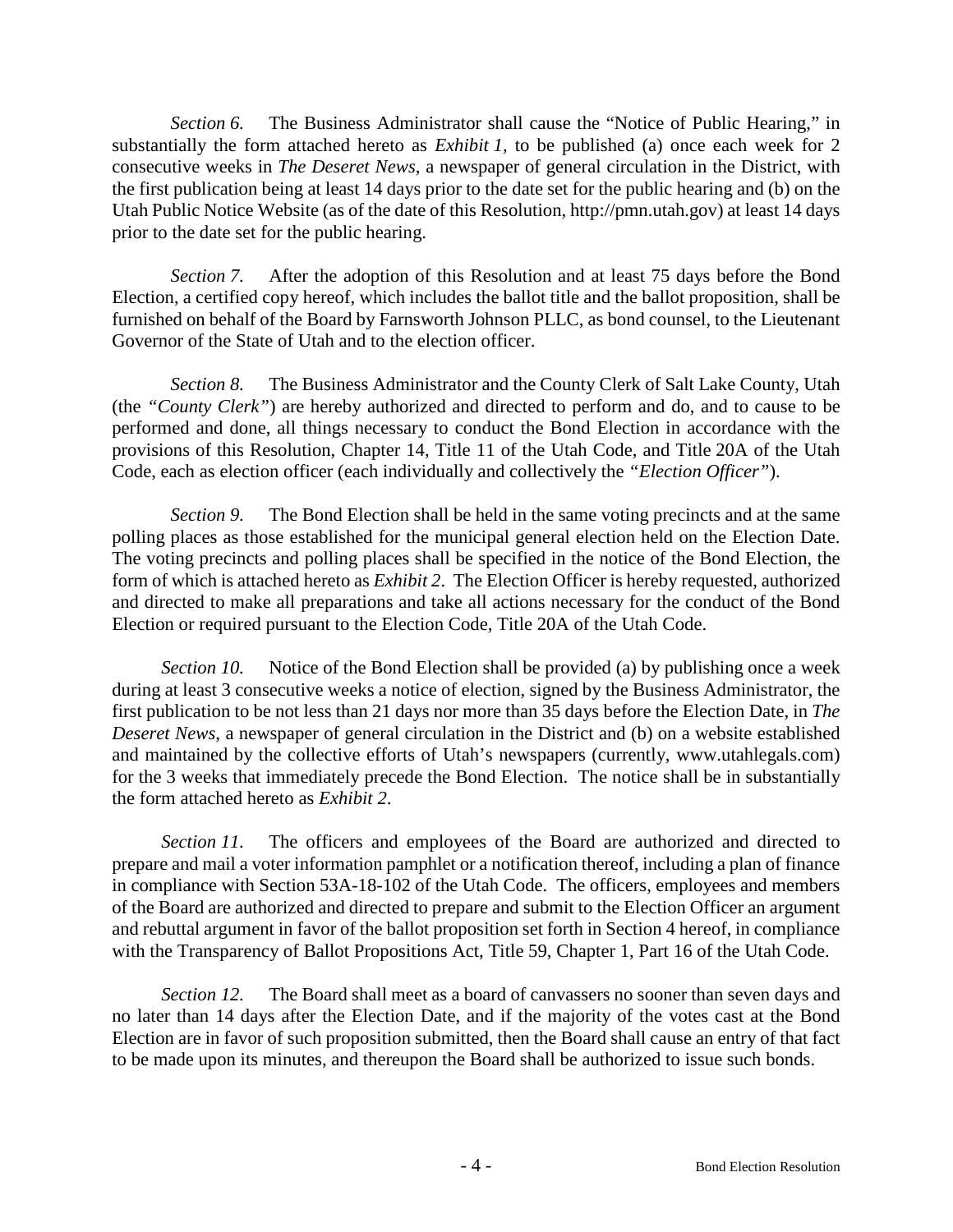*Section 13.* The officers and employees of the Board are authorized to take such action as they may deem necessary in order to assure that the Bond Election does not violate any applicable state or federal law, including laws regarding the use of the electronic voting devices.

*Section 14.* This Resolution is a declaration of official intent under Treas. Reg. Section 1.150-2. In satisfaction of the requirements thereof:

(a) The Board is planning to make expenditures relative to the Project from the Capital Outlay Fund (the *"Fund"*).

(b) Expenditures relating to paying the costs of the Project (i) have been paid within 60 days prior to the passage of this Resolution or (ii) will be paid on or after the passage of this Resolution (the *"Expenditures"*).

(c) The Board reasonably expects to reimburse the Expenditures with proceeds of general obligation school building bonds, if any, authorized at the Bond Election, to be issued by the Board.

(d) The maximum principal amount of such bonds expected to be issued for the Expenditures to be made from the Fund is \$238,000,000.

*Section 15.* All acts and resolutions in conflict with this Resolution or any part thereof are hereby repealed.

*Section 16.* It is hereby declared that all parts of this Resolution are severable, and if any section, clause or provision of this Resolution shall, for any reason, be held to be invalid and unenforceable, the invalidity or unenforceability of any such section, clause or provision shall not affect the remaining sections, clauses or provisions of this Resolution.

*Section 17.* Immediately after its adoption by at least two-thirds majority of the members of the Board, this Resolution shall be signed by the President or the Vice President and the Business Administrator, shall be sealed with the seal of the Board and shall be recorded in a book kept for that purpose and shall take immediate effect.

(*Signature page follows.*)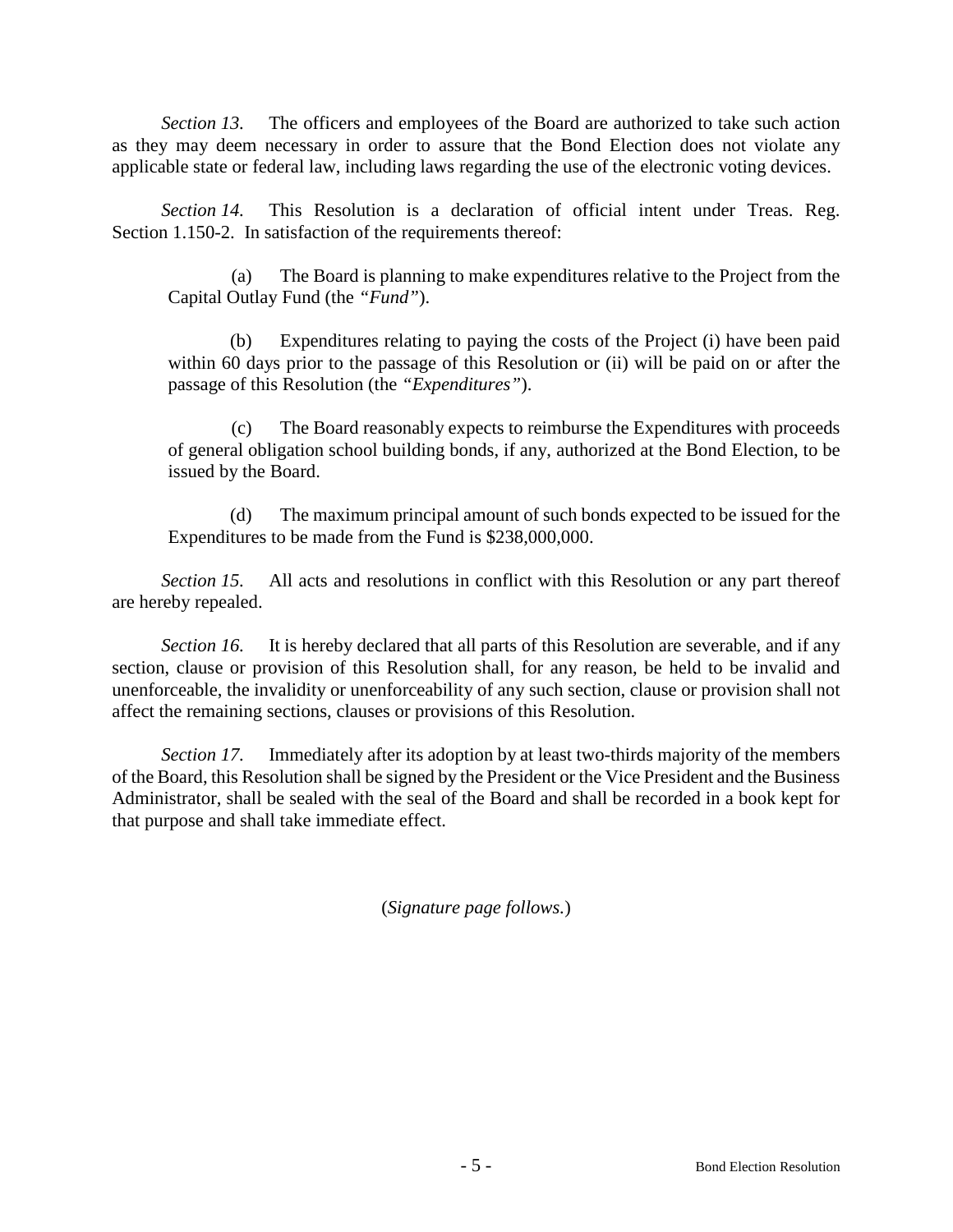ADOPTED AND APPROVED this day, August 1, 2017

BOARD OF EDUCATION OF GRANITE SCHOOL DISTRICT, UTAH

By \_\_\_\_\_\_\_\_\_\_\_\_\_\_\_\_\_\_\_\_\_\_\_\_\_\_\_\_\_\_\_\_\_\_\_\_

President

ATTEST AND COUNTERSIGN:

By\_\_\_\_\_\_\_\_\_\_\_\_\_\_\_\_\_\_\_\_\_\_\_\_\_\_\_\_\_\_\_\_\_\_

Business Administrator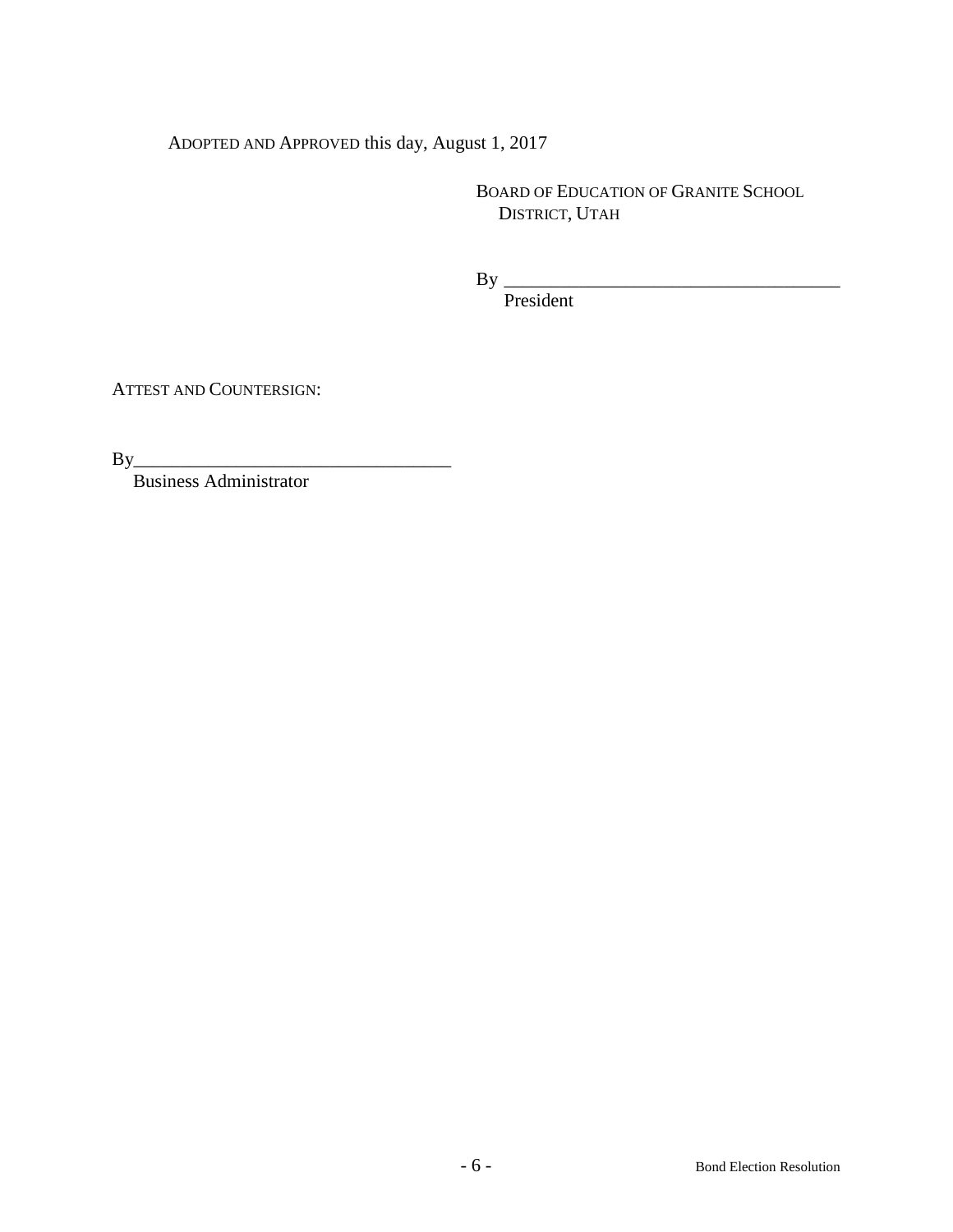## **BOARD VOTE AS RECORDED:**

|                |                       | <b>YES</b> | No |
|----------------|-----------------------|------------|----|
| President      | Terry Bawden          |            |    |
| Vice President | Connie Anderson       |            |    |
| Board member   | <b>Connie Burgess</b> |            |    |
| Board member   | Gayleen Gandy         |            |    |
| Board member   | Carrie Johnson        |            |    |
| Board member   | Karyn Winder          |            |    |
| Board member   | <b>Todd Zenger</b>    |            |    |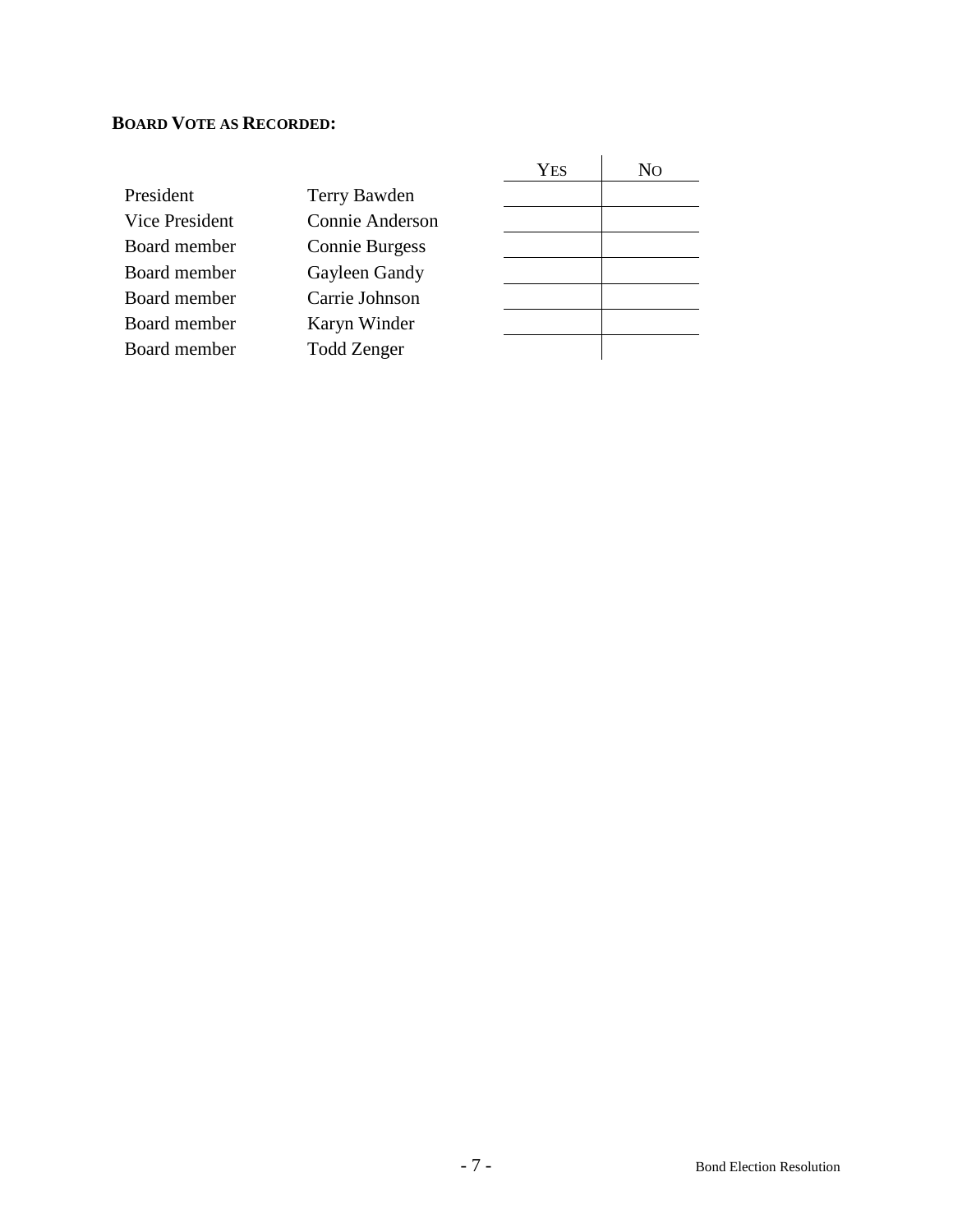## **EXHIBIT 1**

#### **NOTICE OF PUBLIC HEARING**

#### **BOARD OF EDUCATION OF GRANITE SCHOOL DISTRICT, UTAH**

PUBLIC NOTICE IS HEREBY GIVEN that on Tuesday, August 1, 2017, the Board of Education (the *"Board"*) of Granite School District, Utah (the *"District"*) adopted a resolution (the *"Resolution"*), providing for a Bond Election to be held in the District at the same time as the municipal general election on Tuesday, November 7, 2017, for the purpose of submitting to the qualified electors of the District the question of the issuance of general obligation bonds in an amount not to exceed \$238,000,000 (the *"Bond Election"*) and calling a public hearing to receive input from the public with respect to the issuance of general obligation bonds and the potential economic impact that the improvement, facility, or property for which the bonds pay all or part of the cost will have on the private sector, pursuant to the Section 11-14-318 of the Utah Code Annotated 1953, as amended.

#### PURPOSE FOR THE ISSUANCE OF GENERAL OBLIGATION BONDS

If approved by eligible voters at the Bond Election, the Board intends to issue general obligation bonds for the purpose of paying all or a portion of the costs to purchase school sites, purchase and construct buildings and furnishings, and improve existing school property.

## MAXIMUM PRINCIPAL AMOUNT OF THE GENERAL OBLIGATION BONDS

If approved by eligible voters at the Bond Election, the Board intends to issue general obligation bonds in an amount not to exceed \$238,000,000, in one or more series at one or more times.

## THE TAXES, IF ANY, PROPOSED TO BE PLEDGED

The Board proposes to pledge the full faith and credit of the District for the payment of its general obligation bonds and may be obligated to levy and collect ad valorem taxes sufficient to pay the general obligation bonds, as provided by law.

#### TIME, PLACE AND LOCATION OF PUBLIC HEARING

The Board will hold a public hearing during the Board meeting that begins at 7:00 p.m. on September 5, 2017. The public hearing will be held at 2500 South State Street, Salt Lake City, Utah 84115. All members of the public are invited to attend and participate in the public hearing. Prior to the public hearing, written comments may be submitted to the Board, to the attention of the Business Administrator, 2500 South State Street, Salt Lake City, Utah 84115.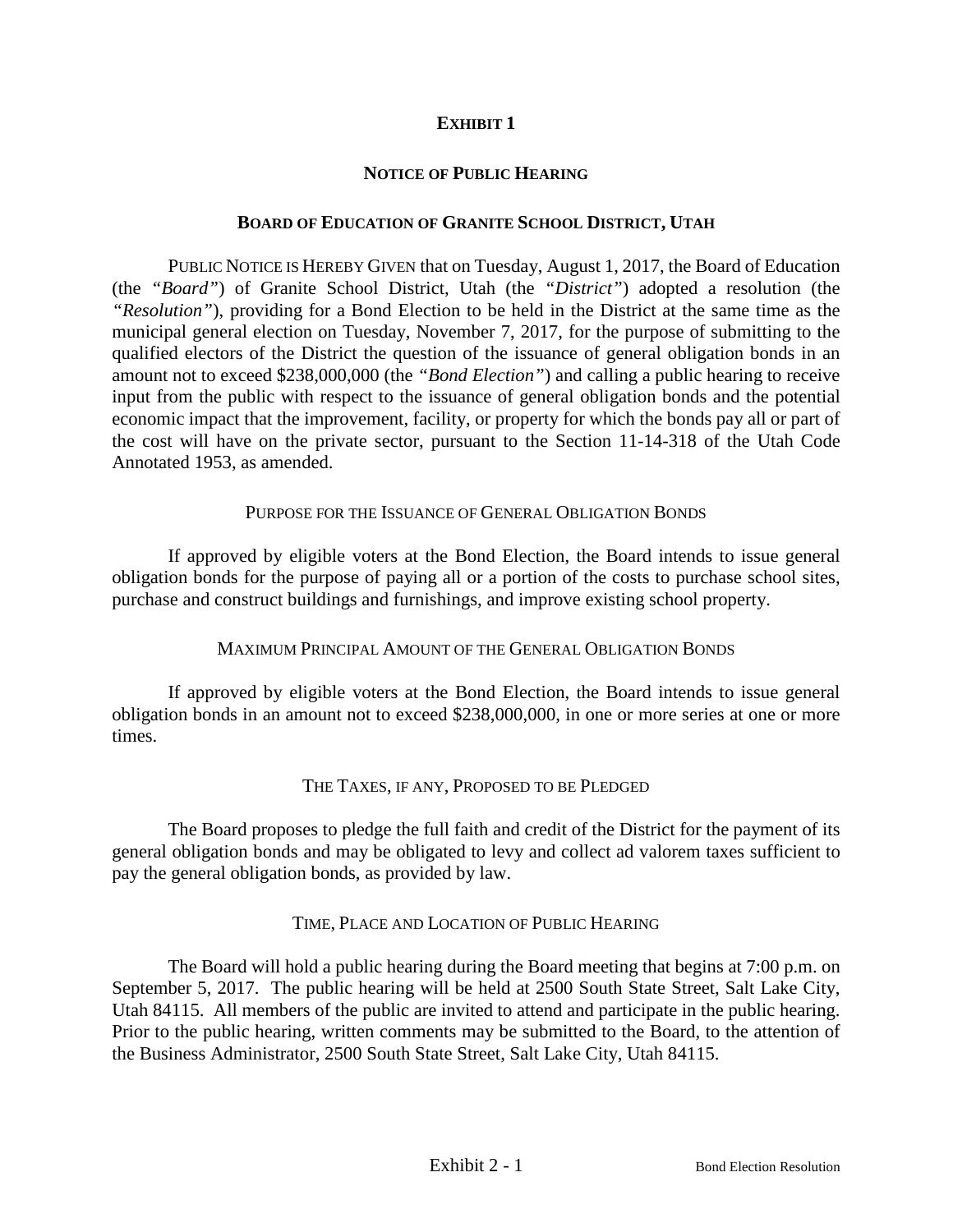DATED this August 1, 2017.

Board of Education of Granite School District, Utah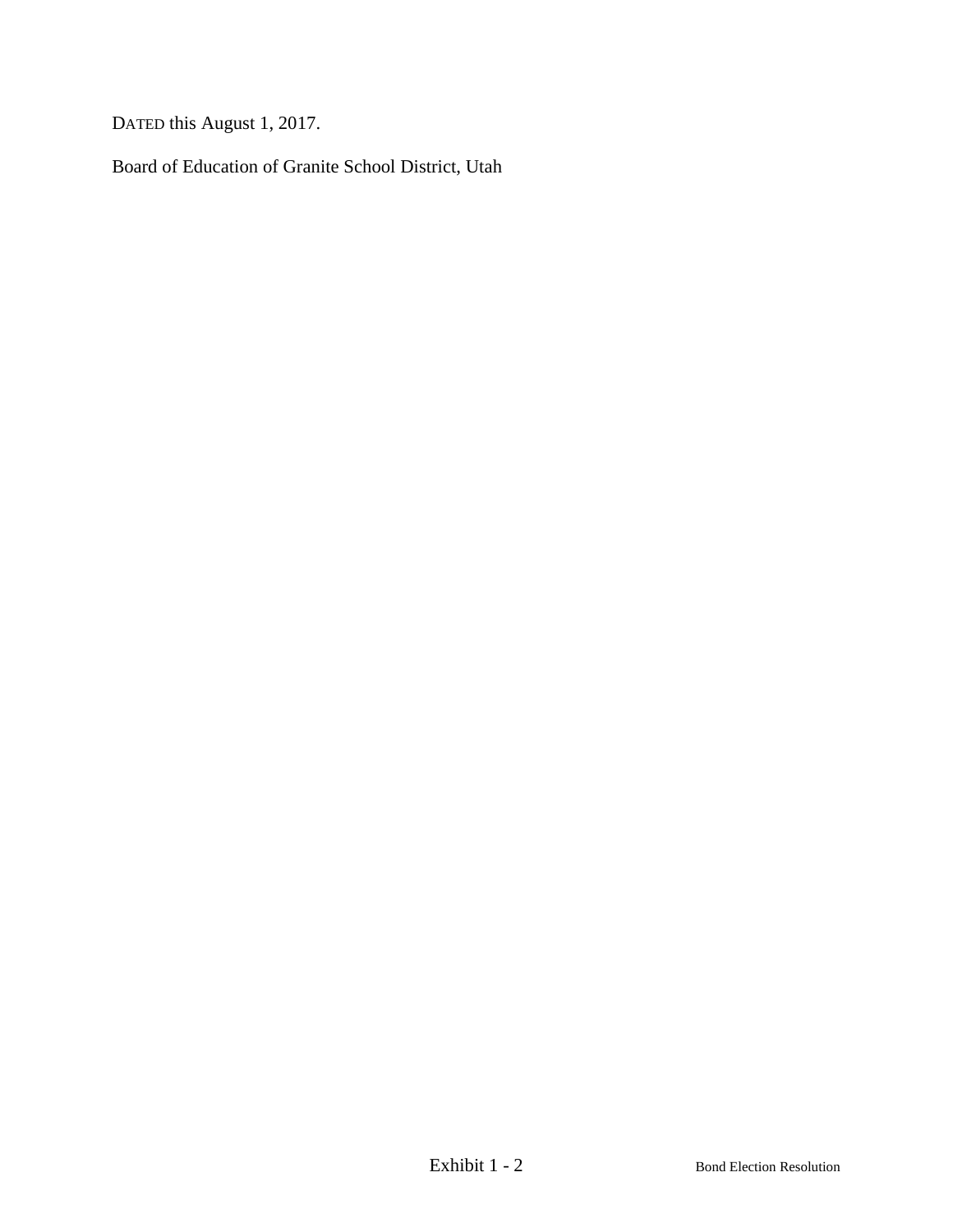## **EXHIBIT 2**

#### **NOTICE OF SPECIAL BOND ELECTION**

#### **BOARD OF EDUCATION OF GRANITE SCHOOL DISTRICT, UTAH**

PUBLIC NOTICE IS HEREBY GIVEN that a special bond election (the *"Bond Election"*) will be held in Granite School District, Utah (the *"District"*), at the same time as the municipal general election, on Tuesday, November 7, 2017, at which Bond Election there shall be submitted to the qualified, registered voters residing within the District the following question:

#### **BOARD OF EDUCATION OF GRANITE SCHOOL DISTRICT, UTAH**

#### **BOND ELECTION**

November 7, 2017

(Facsimile Signature) Business Administrator

## **PROPOSITION #\_\_\_\_**

Shall the Board of Education of Granite School District, Utah, be authorized to issue General Obligation Bonds in a principal amount not to exceed Two Hundred Thirty-Eight Million Dollars (\$238,000,000) for the purpose of paying all or a portion of the costs to purchase school sites, purchase and construct buildings and furnishings, and improve existing school property, said Bonds to be due and payable in not to exceed twenty-one (21) years from the date of issuance of the Bonds?

#### **PROPERTY TAX COST OF THE BONDS**

If the Bonds are issued as planned, without regard to the taxes currently levied for outstanding bonds that will reduce over time, an annual property tax to pay debt service on the Bonds will be required over a period of ten (10) years in the estimated amount of \$190.69 on a \$259,900 residence and in the estimated amount of \$346.71 on a business property having the same value.

The foregoing information is only an estimate and is not a limit on the amount of taxes that the District may be required to levy to pay debt service on the Bonds. The District is obligated to levy taxes to the extent provided by law in order to pay the Bonds.

| <b>FOR THE ISSUANCE OF BONDS</b>     |
|--------------------------------------|
| <b>AGAINST THE ISSUANCE OF BONDS</b> |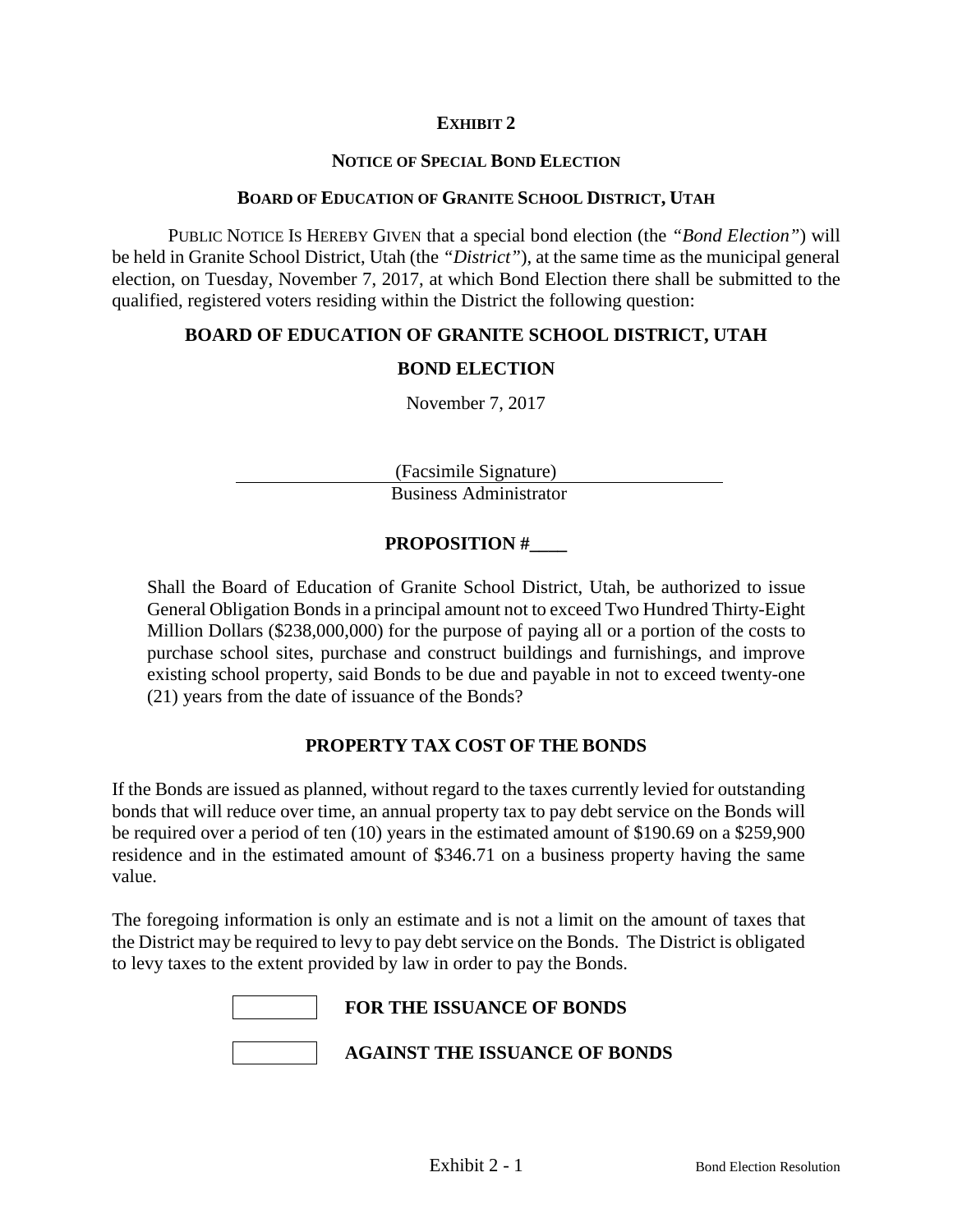The Bond Election shall be held at the voting precincts of Salt Lake County, Utah (*"Salt Lake County"*), in which qualified voters of the District reside, at the following polling places, and the poll workers to serve at each such polling place shall be those who have been otherwise appointed under the provisions of general law to conduct the municipal general election. The polling places are as follows:

**REGULAR VOTING**

**PRECINCT NO(S). POLLING PLACE LOCATION** 

The polls at each polling place shall open at 7:00 a.m. and shall remain open until 8:00 p.m., when they will close.

For voters residing in a precinct in which the Bond Election will be conducted by mail, the election officer will mail to each registered voter within such precincts an absentee ballot and a postage paid business reply envelope prior to the date of the Bond Election. There will be no polling places for such precincts for the Bond Election. If a voter fails to follow the instructions included with the absentee ballot, the voter will be unable to vote in the Bond Election. Voters in such precincts are not required to apply for an absentee ballot for the Bond Election.

There is to be no special registration of voters for the Bond Election, and the official register of voters last made or revised shall constitute the register for the Bond Election, except that all persons who reside within the District and are registered to vote in the municipal general election held on that day shall be considered to vote in the Bond Election. The County Clerk will make electronic registration lists available at each of the above-described polling places for use by registered voters entitled to use such voting place.